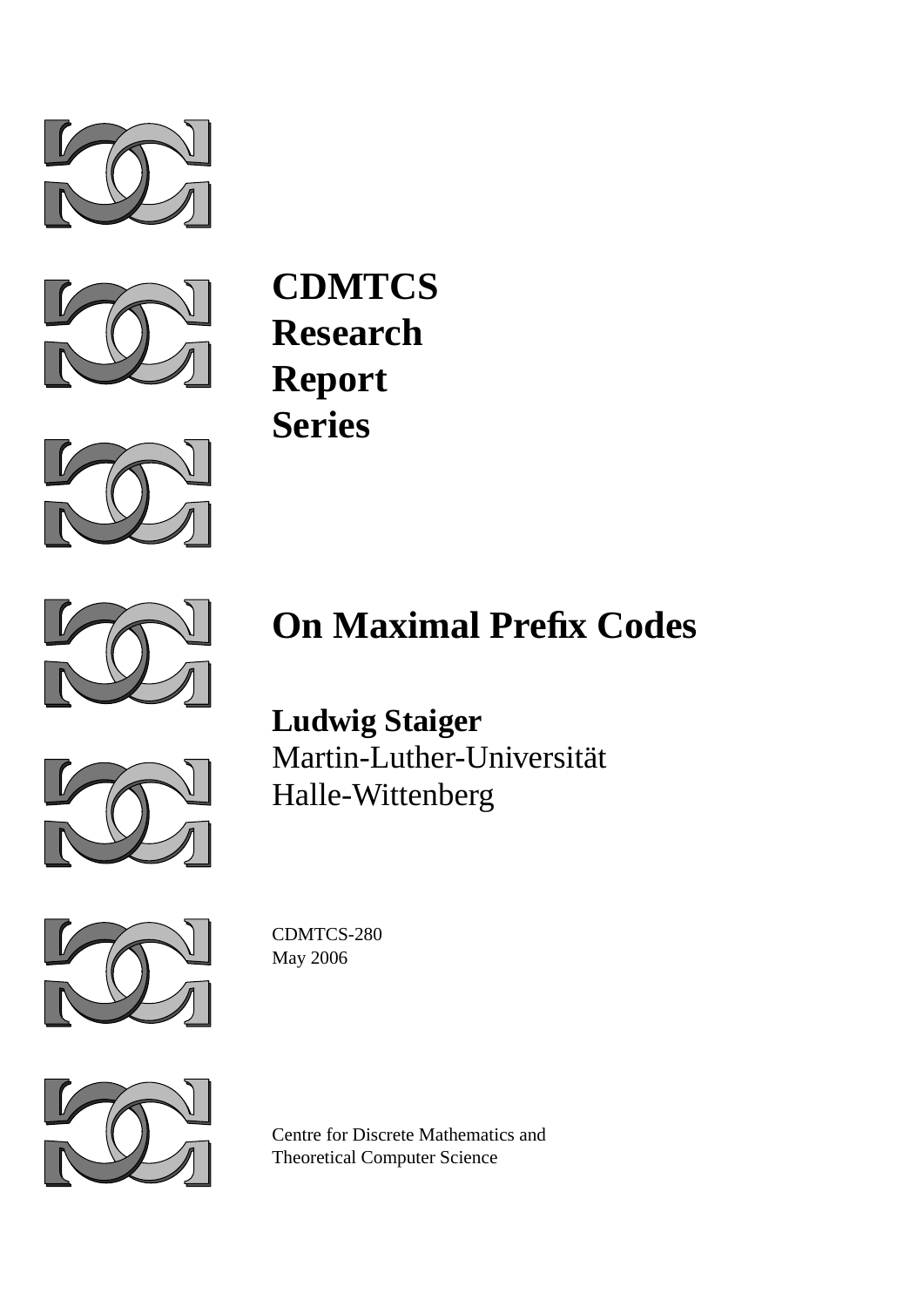## **O**N MAXIMAL PREFIX CODES

Ludwig Staiger Martin-Luther-Universität Halle-Wittenberg Institut für Informatik von-Seckendorff-Platz 1 D–06099 Halle (Saale), Germany staiger@informatik.uni-halle.de

## **Abstract**

Kraft's inequality is a classical theorem in Information Theory which establishes the existence of prefix codes for certain (admissible) length distributions. We prove the following generalisation of Kraft's theorem: For every admissible infinite length distribution one can construct a maximal prefix codes whose codewords satisfy this length distribution.

Prefix codes are widely used in data transmission or in (algorithmic) information theory (see [\[3,](#page-3-0) [4\]](#page-3-1)). A set of nonempty words  $C \subseteq X^*$  over an alphabet *X* is called a *prefix code* provided  $w \in C$  is *not* a prefix of  $v \in C$ , for every pair of distinct words  $w, v \in C$ .

A classical theorem about the existence prefix codes is called Kraft's inequality [\[2\]](#page-3-2).

**Theorem 1 (Kraft's inequality).** *Let X be a finite alphabet, I*  $\subseteq$  N *and let f* : *I* →  $\mathbb N$  *be a non-decreasing function such that*  $\sum_{n\in I} |X|^{-f(n)} \leq 1$ *. Then there is a prefix code*  $C = \{v_n : n \in I\} \subseteq X^*$  *such that*  $|v_n| = f(n)$ *.* 

Here  $|X|$  denotes the cardinality of the set *X*, and  $|v|$  denotes the length of the word *v* and  $\sum_{n\in I} |X|^{-f(n)} \le 1$  means that the length distribution  $f: I \to \mathbb{N}$  is admissible.

The aim of this note is to show that a simple modification of Kraft's construction (see e.g. [\[4\]](#page-3-1)) is suitable for the construction of infinite maximal prefix codes  $C \subseteq X^*$  whenever  $\sum_{v \in C} |X|^{-|v|} \leq 1$ .

Here a code  $C \subseteq X^*$  is referred to as *maximal prefix* if C is a prefix code and for every prefix code  $C' \supseteq C$  implies  $C' = C$ . It is known that a maximal prefix code need not be maximal as a code (see e.g. [\[1,](#page-3-3) II. Example 3.1]). For finite codes  $C \subseteq X^*$ , however, a maximal prefix code satisfies  $\sum_{v \in C} |X|^{-|v|} = 1$  and is also maximal as a code.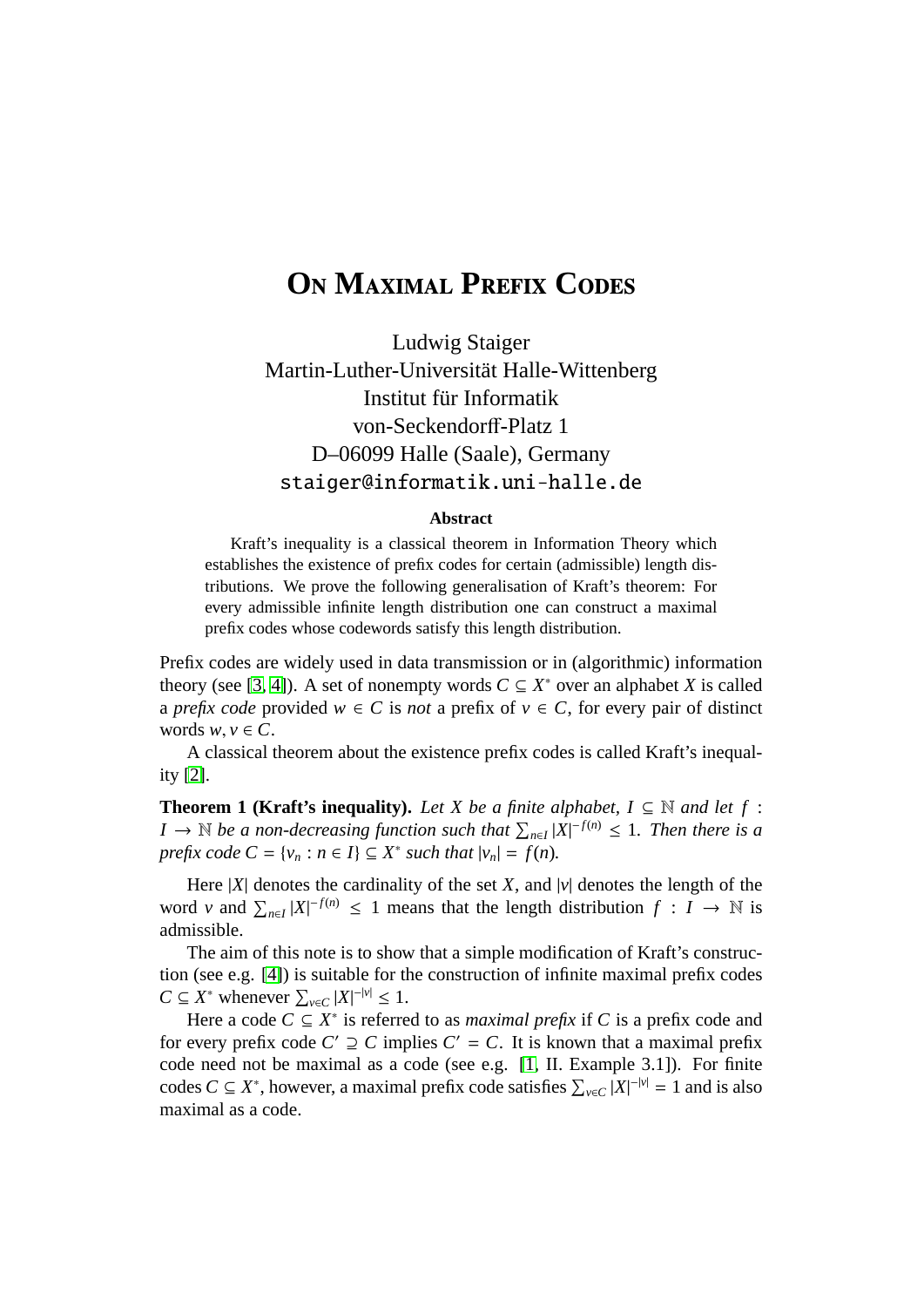**Theorem 2.** Let  $f : \mathbb{N} \to \mathbb{N}$  be a non-decreasing function such that  $\sum$ *n*∈N  $|X|^{-f(n)}$  ≤ 1. Then there is a maximal prefix code  $C = \{v_n : n \in \mathbb{N}\} \subseteq X^*$  such that  $|v_n| = f(n)$ .

We use the following characterisation of maximal prefix codes whose proof is given here for the sake of completeness.

<span id="page-2-0"></span>**Lemma 3.** Let M be an infinite subset of  $\mathbb N$ . A code  $C \subseteq X^*$  is maximal prefix if *and only if for all*  $w \in \{v : v \in X^* \land |v| \in M\}$  *there is a*  $v \in C$  *such that*  $w \sqsubseteq v$  *or*  $v \sqsubseteq w$ .

**Proof.** If *C* is not maximal prefix then there is a *w*  $\notin C$  such that  $C \cup \{w\}$  is a prefix code. Consider  $wu \in X^*$  where  $|wu| \in M$ . Since  $w \not\sqsubseteq v$  and  $v \not\sqsubseteq w$  for every  $v \in C$ , the same holds true for the word *wu*.

Conversely, if for some  $w \in \{v : v \in X^* \land |v| \in M\}$  there is no  $v \in C$  such that  $w \sqsubseteq v$  or  $v \sqsubseteq w$  then  $C \cup \{w\}$  is a prefix code properly containing C.

Now, using this lemma we construct a prefix code which satisfies the condition of Lemma [3](#page-2-0) for some infinite set  $M \subseteq \{f(n) : n \in \mathbb{N}\}\$ . This is done by the following algorithm MaxKraft.

Algorithm MaxKraft

0  $n := 0$ ;  $l := 0$ ;  $C := \emptyset$ ;  $M := \emptyset$ 1 **For**  $i = 1$  **to**  $\infty$  **do** 2  $l := f(n)$ ;  $W := X^l \setminus C \cdot X^*$ ;  $M := M \cup \{l\}$ 3 Let  $W = \{w_1, ..., w_{|W|}\}$ <br>4 **For**  $j = 0$  to  $|W| - 1$ **For**  $j = 0$  **to**  $|W| - 1$  **do** 5  $C := C \cup \{w_{j+1} \cdot 0^{f(n+j)-l}\}$ 6 **Endfor** 7  $n := n + |W|$ 8 **Endfor**

Here the set *M* is included just to have a reference to Lemma [3.](#page-2-0)

At stage  $i + 1$  our parameters before constructing the new approximation  $C_{i+1}$ are  $C_i$ ,  $n_i$  and  $l_{i+1} = f(n_i)$  where  $f(n_i - 1) = \sup\{|w| : w \in C_i\}$ .

Then the set  $W_{i+1} = X^{l_{i+1}} \setminus C_i \cdot X^*$  is the set of words which have no prefix in *C<sub>i</sub>*. For each of the words  $\{w_1, \ldots, w_{|W_{i+1}|}\}$ , the body of the **For**-loop (lines 4 to 6) adds the word  $w_i$ ,  $\ldots$   $0^{f(n_{i+1}+j)-l_{i+1}}$  of length  $f(n_{i+1}+j)$  to *C*. Thus  $f(j)$  is the length adds the word  $w_{j+1} \cdot 0^{f(n_{i+1}+j)-l_{i+1}}$  of length  $f(n_{i+1}+j)$  to  $C_i$ . Thus  $f(j)$  is the length of the *j*th word in  $C_{i+1}$  if *j* ≤ | $C_{i+1}$ |, in particular  $f(n_{i+1} - 1) = \sup\{|w| : w \in C_{i+1}\}.$ 

As in the proof of Kraft's inequality, we obtain that

$$
|W_{i+1}| = \sum_{v \in C_i} |X|^{l_{i+1} - |v|} = |X|^{l_{i+1}} \cdot \sum_{j=1}^{|C_i|} |X|^{-f(j)} < |X|^{l_{i+1}}.
$$